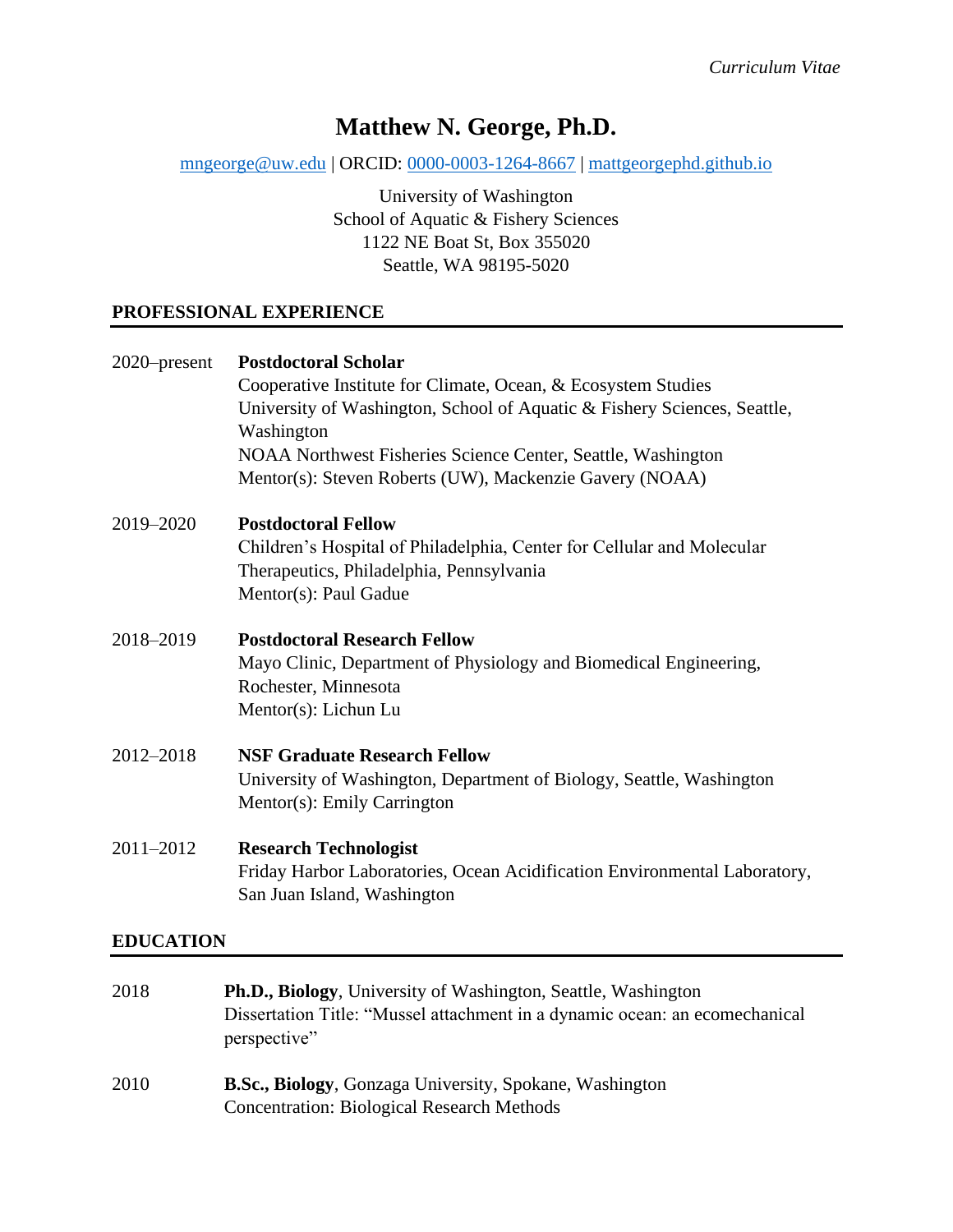#### **TEACHING EXPERIENCE**

#### *Pedagogical Training*

| Teaching Biology Inclusively for Diverse Audiences | University of Washington |
|----------------------------------------------------|--------------------------|
| <b>Teaching Online</b>                             | University of Washington |

### *Lectures given within courses*

| Coastal Oceanography        | University of Washington          |
|-----------------------------|-----------------------------------|
| Marine Benthic Ecology      | University of Washington          |
| Invertebrate Zoology $(x2)$ | <b>Friday Harbor Laboratories</b> |

#### *Teaching Experience*

| 2022       | FISH 441/541: Integrative Environmental Physiology, instructor of record,<br>University of Washington.                                                                     |
|------------|----------------------------------------------------------------------------------------------------------------------------------------------------------------------------|
| 2017, 2018 | BIOL 200: Introductory Biology II (genetics, cell biology, development),<br>teaching assistant and laboratory instructor, University of Washington.                        |
| 2016, 2017 | BIOL 180: Introductory Biology I (evolution, biodiversity, and ecology),<br>teaching assistant and laboratory instructor, University of Washington.                        |
| 2015, 2017 | BIOL 355: Foundations in Molecular Cell Biology, teaching assistant and<br>laboratory instructor, University of Washington.                                                |
| 2014       | BIOL 356: Foundations in Ecology, teaching assistant, University of<br>Washington.                                                                                         |
| 2013       | BIOL 533: Ocean Acidification field course, Friday Harbor Laboratories,<br>teaching assistant and laboratory instructor, University of Washington                          |
| 2013       | BIOL 300: Introduction to Neuroscience, teaching assistant, University of<br>Washington                                                                                    |
| 2012       | BIOL 427: Biomechanics, teaching assistant and laboratory instructor,<br>University of Washington                                                                          |
| 2012       | BIOL 533: Comparative Biomechanics field course at Friday Harbor<br>Laboratories Marine Station, teaching assistant and laboratory instructor,<br>University of Washington |

### *Supervised Undergraduates (year supervised, name, current position - \*minority student)*

- 2020 Grace Crandall (M.S. Student, University of Washington)
- 2019 Eryn Zuiker (Ph.D. Student, Ohio State)

Darrian Gamble\* (Undergraduate, California State University Long Beach)

2018 Benjamin Makhlouf (Ph.D. Student, North Carolina State University)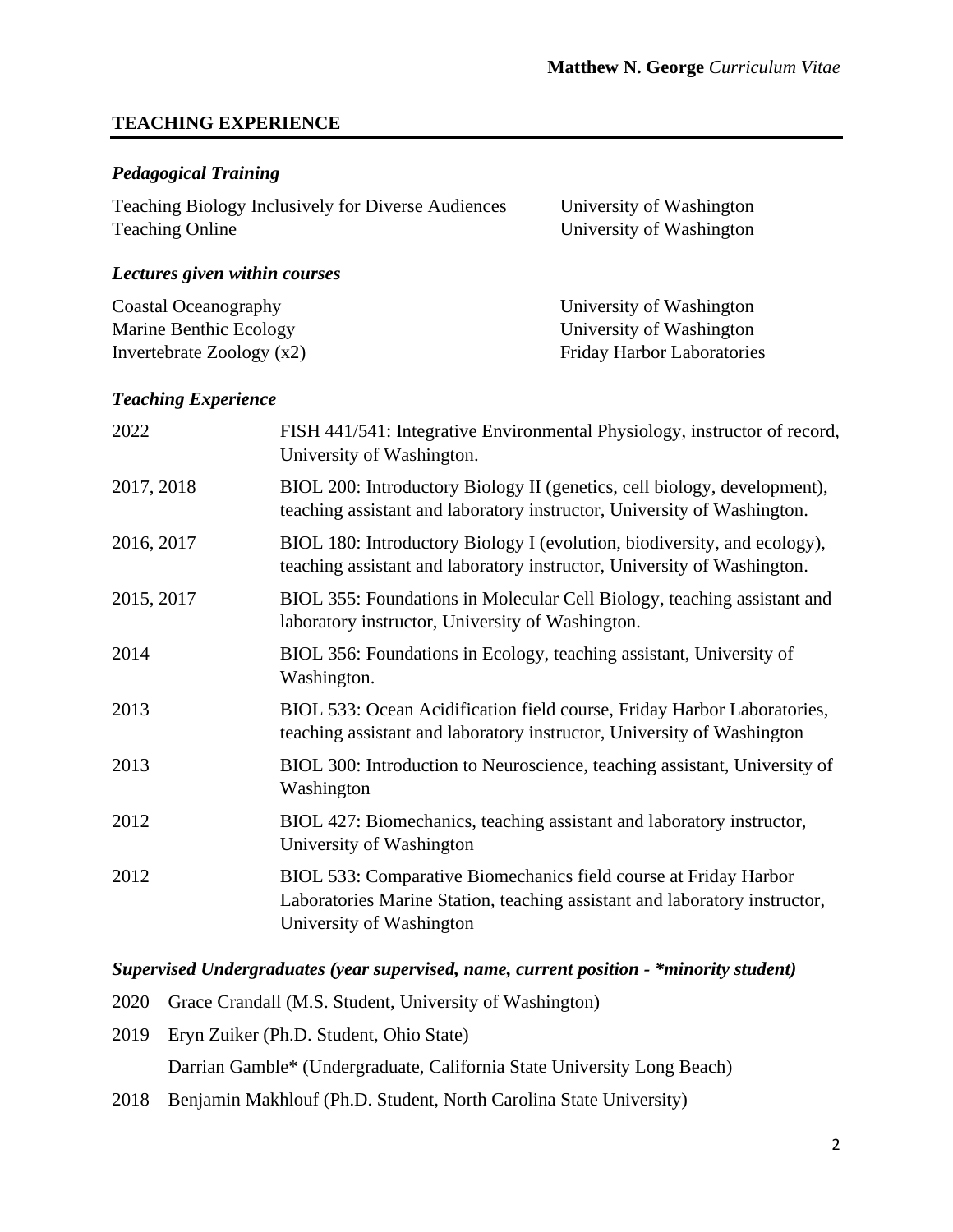Benjamin Pedigo (Ph.D. Student, Johns Hopkins University Medical School) Molly Payne (Ph.D. Student, University of Alaska, Fairbanks)

- 2017 Jessie Andino\* (M.D. Student, St. George's University) Jonathan Huie\* (M.D. Student, George Washington University) MacKenzie Edelsward (Undergraduate Student, University of Washington)
- 2015 Chandana Kulkarni\* (M.D. Student, Texas Christian University)
- 2014 Chloe Peterschmidt (STEM Teacher at Oak Harbor Public Schools)
- 2012 Nicole Le Baron (Undergraduate Student, University of Victoria)

#### *Presentations by Supervised Undergraduates* **(\*)**

- 2019 Gamble D\*, Liu X, George MN, Gaihre B, Waletzki BE, and Lu L. Black phosphorus and carbon nanotube enhance the electric conductivity of bone tissue engineering scaffolds. Mayo Clinic Undergraduate Research Symposium, Rochester, MN, USA.
- 2018 Payne M\*, George MN, Lowe A, Carrington E, and Ruesink J. Mussel aquaculture in future oceans: fatty acid analysis reveals how climate-driven changes in stratification alter food availability. The University of Washington Undergraduate Research Symposium, Seattle, WA, USA.
- 2016 Pedigo B\*, Edelsward M, George MN, and Carrington E. Environmental conditions influence the formation and function of mussel byssus adhesive. The University of Washington Undergraduate Research Symposium, Seattle, WA, USA.

#### *Service to Mentorship and Outreach Programs*

- 2019 2020 Summer Undergraduate Internship Program (SUIP) Mentor, Children's Hospital of Philadelphia
- 2018 2019 Summer Undergraduate Research Fellowship (SURF) Mentor, Center for Clinical and Translational Science program, Mayo Clinic
- 2014 2018 Beach Naturalist and Outreach Coordinator, Seattle Aquarium
- 2014 2016 STEM Out! Outreach Program Mentor, American Association for the Advancement of Science (AAAS)
- 2011 2012 Science Outreach Mentor, Friday Harbor Laboratories (FHL)
- 2008 2010 K-12 Science in Action Outreach Program Mentor, Gonzaga University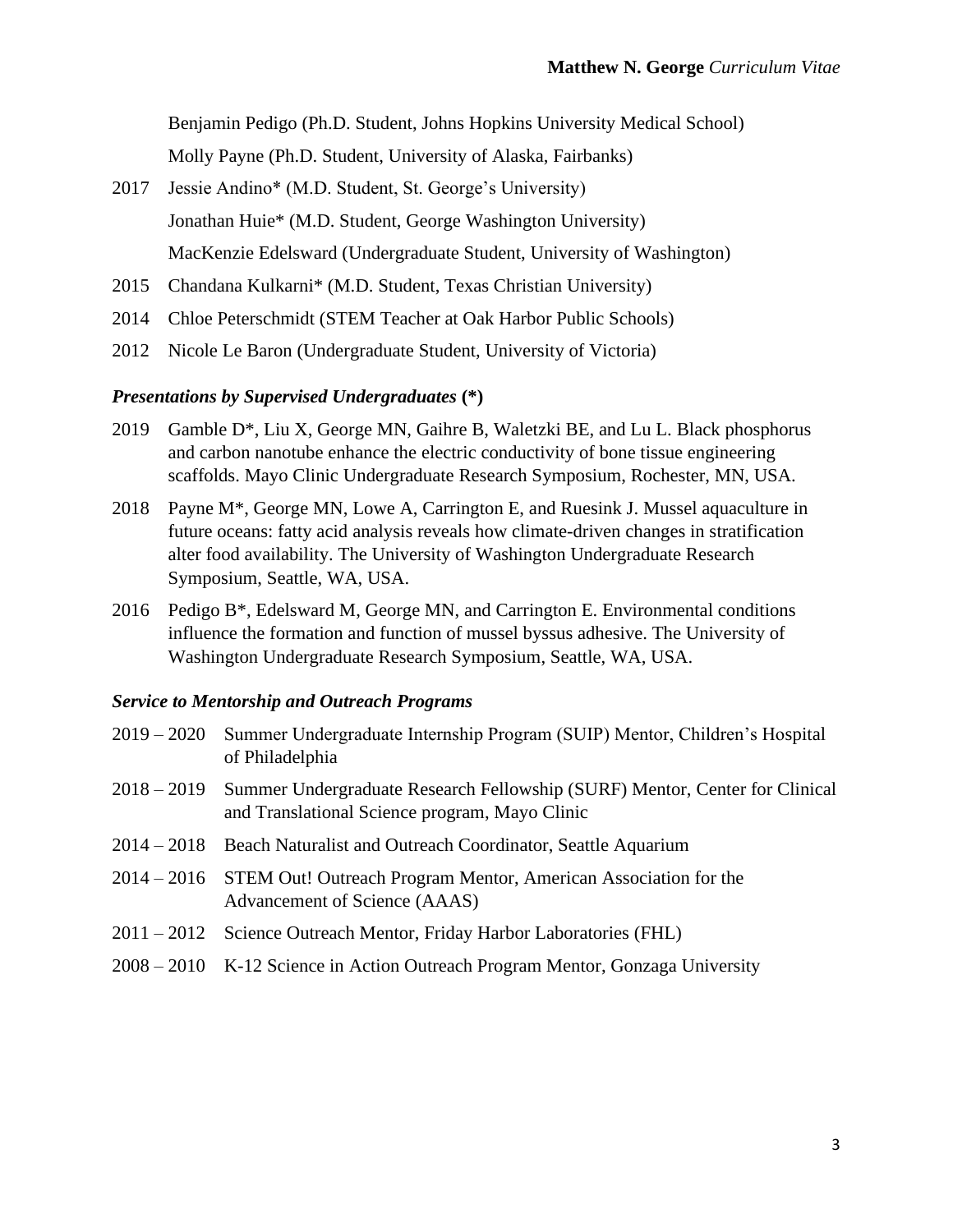#### **PUBLICATIONS (\*undergraduate coauthors)**

#### *In preparation*

- 1. **George MN**, Cattau O, Vadopalas B, Gavery M, and Roberts SB (in prep). Investigating the etiology of triploid mortality: differences in the physiological and genomic response of diploid and triploid Pacific Oysters to marine heatwaves.
- 2. **George MN**, Jain R\*, Trigg S, and Roberts SB (in prep). Diploid and triploid Pacific Oysters display different DNA methylation patterns after desiccation stress.
- 3. Payne M\*, **George MN**, Lowe A, Carrington E, and Ruesink J (in prep). Mussel aquaculture in future oceans: fatty acid analysis reveals how climate-driven changes in stratification alter food availability.
- 4. **George MN**, Hayford H, and Carrington E (in prep). Ocean acidification negatively impacts the growth and appetite of predatory snails (*N. ostrina*).

#### *Under review, accepted, in press*

- 5. Clements J and **George MN** (accepted). Ocean acidification and bivalve byssus: explaining variable responses using meta-analysis. Proceeding of the Royal Society B: Biological Sciences. Preprint available on [EcoEvoRxiv.](https://ecoevorxiv.org/6bpqm/)
- 6. **George MN**, Liu X, Miller A, Zuiker E\*, Xu H, and Lu L. (in press) An injectable, pHresponsive, adhesive hydrogel for bone tissue engineering inspired by the underwater attachment strategy of marine mussels. Materials Science and Engineering C: Materials for Biological Applications. [10.1016/j.msec.2021.112606](https://doi.org/10.1016/j.msec.2021.112606)

#### *Peer-reviewed publications within Ecology*

- 1. **George MN**, O'Donnell MJ, Concodello M\*, Carrington E (2022). Mussels Repair Shell Damage despite Limitations Imposed by Ocean Acidification. Journal of Marine Science and Engineering 10(3):359. [10.3390/jmse10030359.](https://doi.org/10.3390/jmse10030359)
- 2. **George MN**, Andino J\*, Huie J\*, and Carrington E (2019). Microscale pH and dissolved oxygen fluctuations within mussel aggregations and their implications for mussel attachment and raft aquaculture. Journal of Shellfish Research 38:795-809. [10.2983/035.038.0329.](https://bioone.org/journals/journal-of-shellfish-research/volume-38/issue-3/035.038.0329/Microscale-pH-and-Dissolved-Oxygen-Fluctuations-within-Mussel-Aggregations-and/10.2983/035.038.0329.short)
- 3. Newcomb LA, **George MN**, O'Donnell MJ, and Carrington E (2019). Only as strong as the weakest link: structural analysis of the combined effects of elevated temperature and pCO2 on mussel attachment. Conservation Physiology 7(1):coz068. [10.1093/conphys/coz068.](https://academic.oup.com/conphys/article/7/1/coz068/5610355)
- 4. **George MN**, Pedigo B\*, and Carrington E (2018). Hypoxia weakens mussel attachment by interrupting DOPA cross-linking during adhesive plaque curing. Journal of the Royal Society Interface 15(147):20180489. [10.1098/rsif.2018.0489.](https://royalsocietypublishing.org/doi/10.1098/rsif.2018.0489)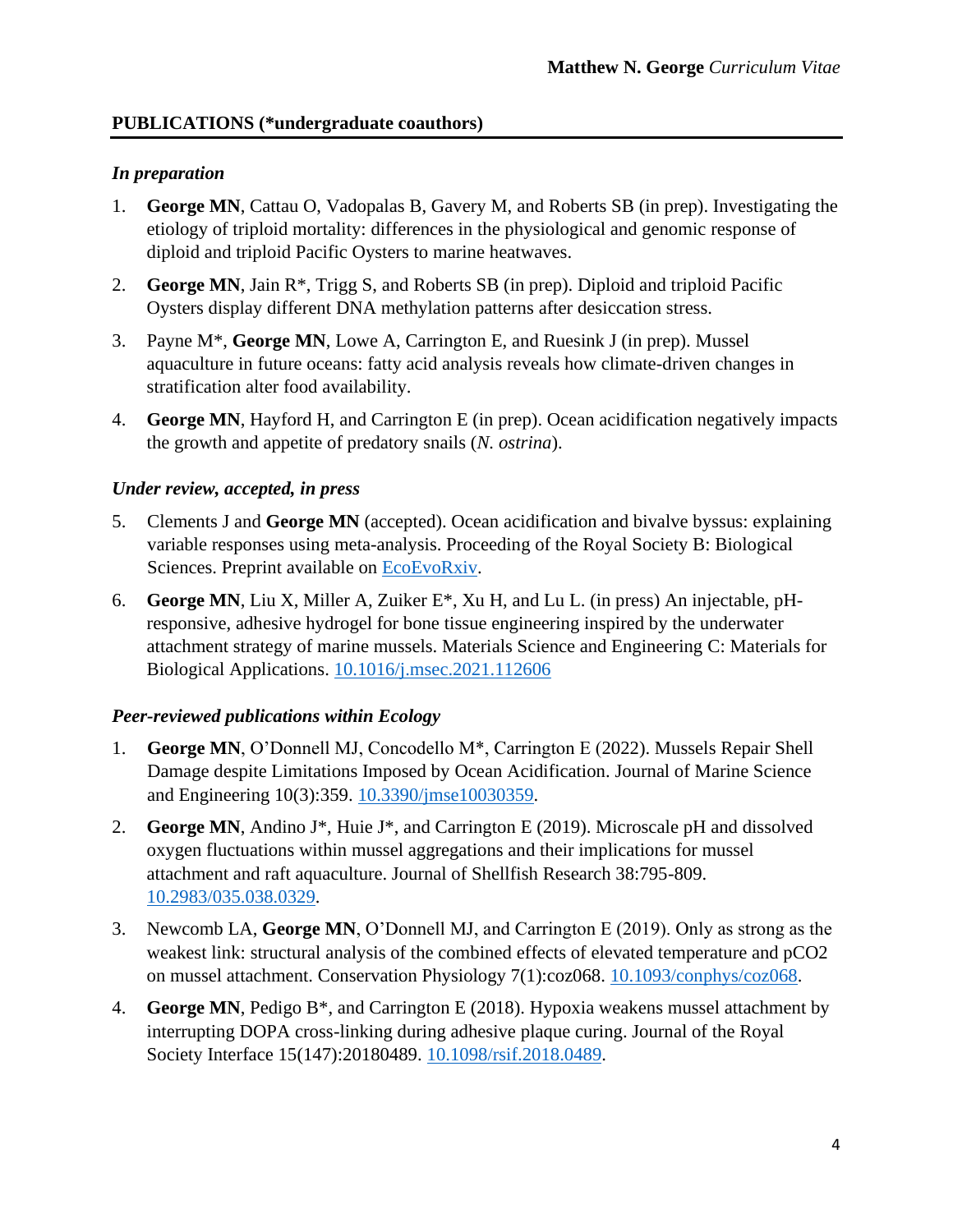- 5. **George MN** and Carrington E (2018). Environmental post-processing increases the adhesion strength of mussel byssus adhesive. Biofouling 34(4):388-397. [10.1080/08927014.2018.1453927.](https://www.tandfonline.com/doi/abs/10.1080/08927014.2018.1453927)
- 6. **George MN** and Carrington E (2014). Spine reorientation influences drift particle capture efficiency in sea urchins. Journal of Experimental Marine Biology and Ecology 461:102- 106. [10.1016/j.jembe.2014.08.001.](https://www.sciencedirect.com/science/article/pii/S0022098114002214)
- 7. O'Donnell MJ, **George MN**, and Carrington E (2013). Mussel byssus attachment weakened by ocean acidification. Nature Climate Change 3(6):587-590. [10.1038/nclimate1846.](https://www.nature.com/articles/nclimate1846) (+130 citations per Google Scholar)
- 8. Swanson BO, **George MN**, Anderson SJ\*, and Christy J (2013). Evolutionary variation in the mechanics of fiddler crab claws. BMC Evolutionary Biology 13(1):137. [10.1186/1471-](https://bmcevolbiol.biomedcentral.com/articles/10.1186/1471-2148-13-137) [2148-13-137.](https://bmcevolbiol.biomedcentral.com/articles/10.1186/1471-2148-13-137)

### *Peer-reviewed publications within Biomaterials*

- 9. Xu H, Liu X, **George MN**, Miller AL, Park S, Xu H, Terzic A., and Lu L. (2021). Black phosphorus incorporation modulates nanocomposite hydrogel properties and subsequent MC3T3 cell attachment, proliferation, and differentiation. Journal of Biomedical Materials Research Part A 109(9):1633-1645. [10.1002/jbm.a.37159](https://doi.org/10.1002/jbm.a.37159)
- 10. Sun Y, Liu X, **George MN**, Park S, Gaihre B, Terzic A, and Lu L. (2021). Enhanced nerve cell proliferation and differentiation on electrically conductive scaffolds embedded with graphene and carbon nanotubes. Journal of Biomedical Materials Research Part A 109(2):193-206. [10.1002/jbm.a.37016](https://doi.org/10.1002/jbm.a.37016)
- 11. Liu X, **George MN**, Li L, Gamble D\*, Miller II AL, Gaihre B, Waletzki BE, and Lu L (2020). Injectable two-dimensional black phosphorus and carbon nanotube hydrogel with enhanced electric conductivity and phosphate release for bone tissue engineering. ACS Biomaterials Science and Engineering 6(8):4653-4665. [10.1021/acsbiomaterials.0c00612.](https://doi.org/10.1021/acsbiomaterials.0c00612)
- 12. Liu X, Gaihre B, **George MN**, Miller II AL, Xu H, Waletzki BE, and Lu L (2020). 3D bioprinting of Oligo(Poly(Ethylene Glycol) Fumarate) for bone and nerve tissue engineering. Journal of Biomedical Materials Research Part A 109(1):6-17. [10.1002/jbm.a.37002.](https://onlinelibrary.wiley.com/doi/epdf/10.1002/jbm.a.37002)
- 13. Liu X, **George MN**, Park S, Miller II AL, Gaihre B, Li L, Waletzki BE, Terzic A, Yaszemski MJ, and Lu L (2020). 3D-printed scaffolds with carbon nanotubes for bone tissue engineering: one-step fast and homogeneous functionalization. Acta Biomaterilia 111:129-140. [10.1016/j.actbio.2020.04.047.](https://doi.org/10.1016/j.actbio.2020.04.047)
- 14. **George MN**, Liu X, Miller II AL, Xu H, and Lu L (2019). Phosphate functionalization and enzymatic mineralization synergistically enhance oligo[poly(ethylene glycol) fumarate] hydrogel osteoconductivity for bone tissue engineering. Journal of Biomedical Materials Research Part A 108(3):515-527. [10.1002/jbm.a.36832.](https://onlinelibrary.wiley.com/doi/abs/10.1002/jbm.a.36832)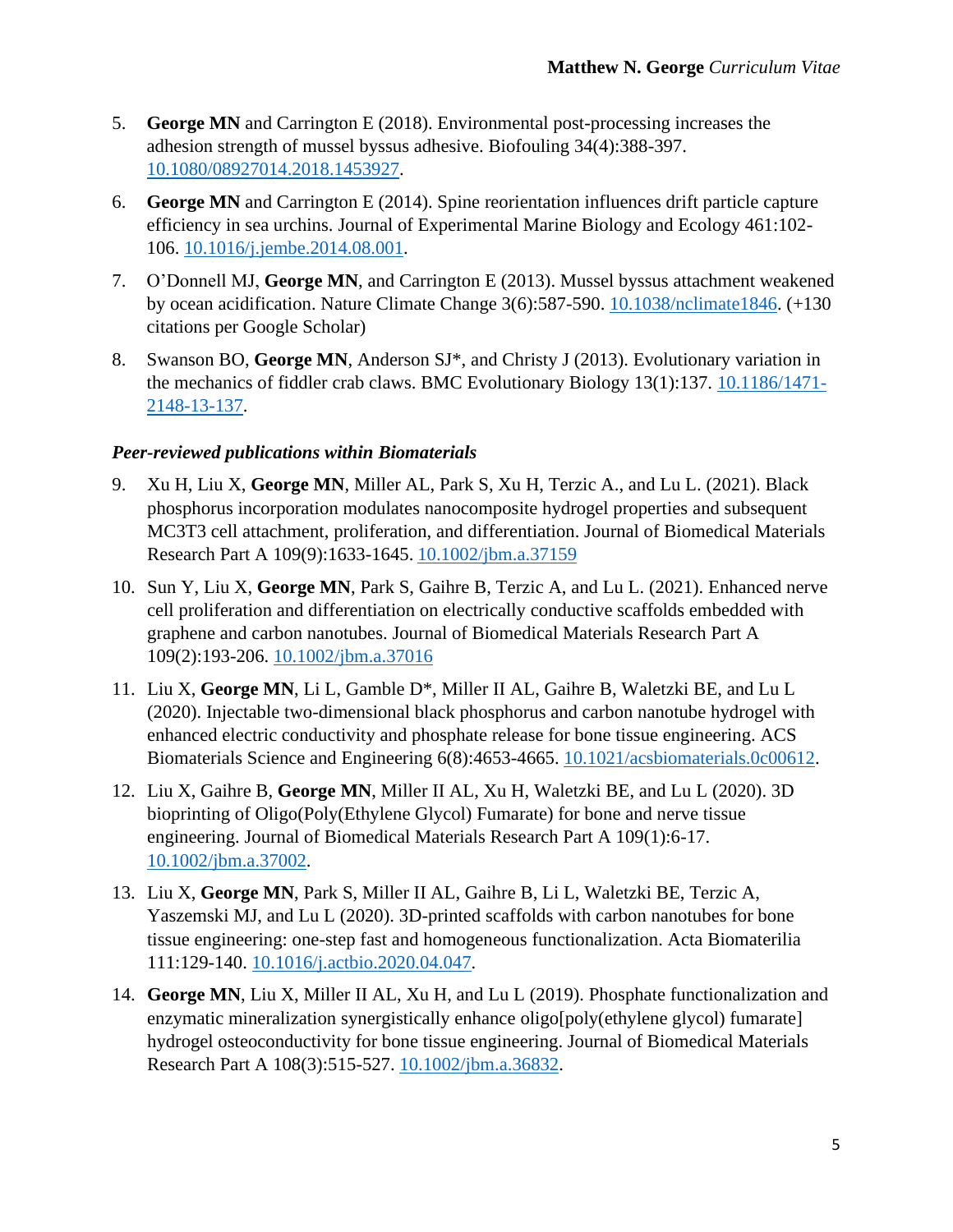15. Liu X, Miller II AL, Park S, **George MN**, Waletzki BE, Xu H, Terzic A, and Lu L (2019). Two-dimensional black phosphorous and graphene oxide nanosheets synergistically enhance cell proliferation and osteogenesis on 3D-printed scaffolds. ACS Applied Materials and Interfaces 11(26):23558-23572. [10.1021/acsami.9b04121.](https://pubs.acs.org/doi/10.1021/acsami.9b04121)

#### *Review Articles*

- 16. **George MN**, Leavens KF, and Gadue P. (2021). Genome Editing Human Pluripotent Stem Cells to Model β-Cell Disease and Unmask Novel Genetic Modifiers. Frontiers in Endocrinology, 12, 643. [10.3389/fendo.2021.682625](https://doi.org/10.3389/fendo.2021.682625)
- 17. Liu X, Gaihre B, **George MN**, Yong L, Tilton M, Yaszemski MJ, and Lu L. (2021) 2D phosphorene nanosheets, quantum dots, nanoribbons: synthesis and biomedical applications. Biomaterials Science. [10.1039/D0BM01972K.](https://doi.org/10.1039/D0BM01972K)

#### **FELLOWSHIPS, GRANTS, AND AWARDS**

#### *Fellowships and Grants (years funded, title, amount)*

| $2022 - 2023$ | "Identifying genomic architecture features that contribute to critical<br>phenotypes in shellfish." USDA NRSP-8: National Animal Genome Research<br>Program (\$10,000, co-authored proposal, PI: SB Roberts).          |
|---------------|------------------------------------------------------------------------------------------------------------------------------------------------------------------------------------------------------------------------|
| $2021 - 2022$ | "Development of genomic markers for environmental resilience in mussels."<br>Pacific States Marine Fisheries Commission (PSMFC; \$124,980, co-authored<br>proposal, PI: E Carrington).                                 |
| $2020 - 2025$ | "Leveraging transformative 'omics technologies to alleviate barriers to<br>American shellfish production." National Oceanic and Atmospheric<br>Administration (NOAA; \$233,135, co-authored proposal, PI: SB Roberts). |
| $2015 - 2017$ | Mussel adhesion in a high CO2 world: Uncovering the molecular basis of<br>weak attachment (#65-7259), University of Washington Royalty Research<br>Fund (RFF), (\$37,029, co-authored proposal, PI: E Carrington)      |
| 2015          | Alan and Marian Kohn Fellowship, Friday Harbor Laboratories (\$800)                                                                                                                                                    |
| 2014          | WRF-Hall Fellowship, Washington Research Foundation (\$3900)                                                                                                                                                           |
| 2014          | Richard & Megumi Strathmann Fellowship, Friday Harbor Laboratories<br>$(\$2000)$                                                                                                                                       |
| 2013, 2014    | W.T & Yvette Edmondson Award, University of Washington (\$6500)                                                                                                                                                        |
| 2013, 2016    | Brooks and Suzanne Ragen Endowed Fellowship, Friday Harbor Laboratories<br>$(\$2,300)$                                                                                                                                 |
| $2013 - 2016$ | NSF Graduate Research Fellowship (#DGE-1256082), National Science<br>Foundation (\$138,000)                                                                                                                            |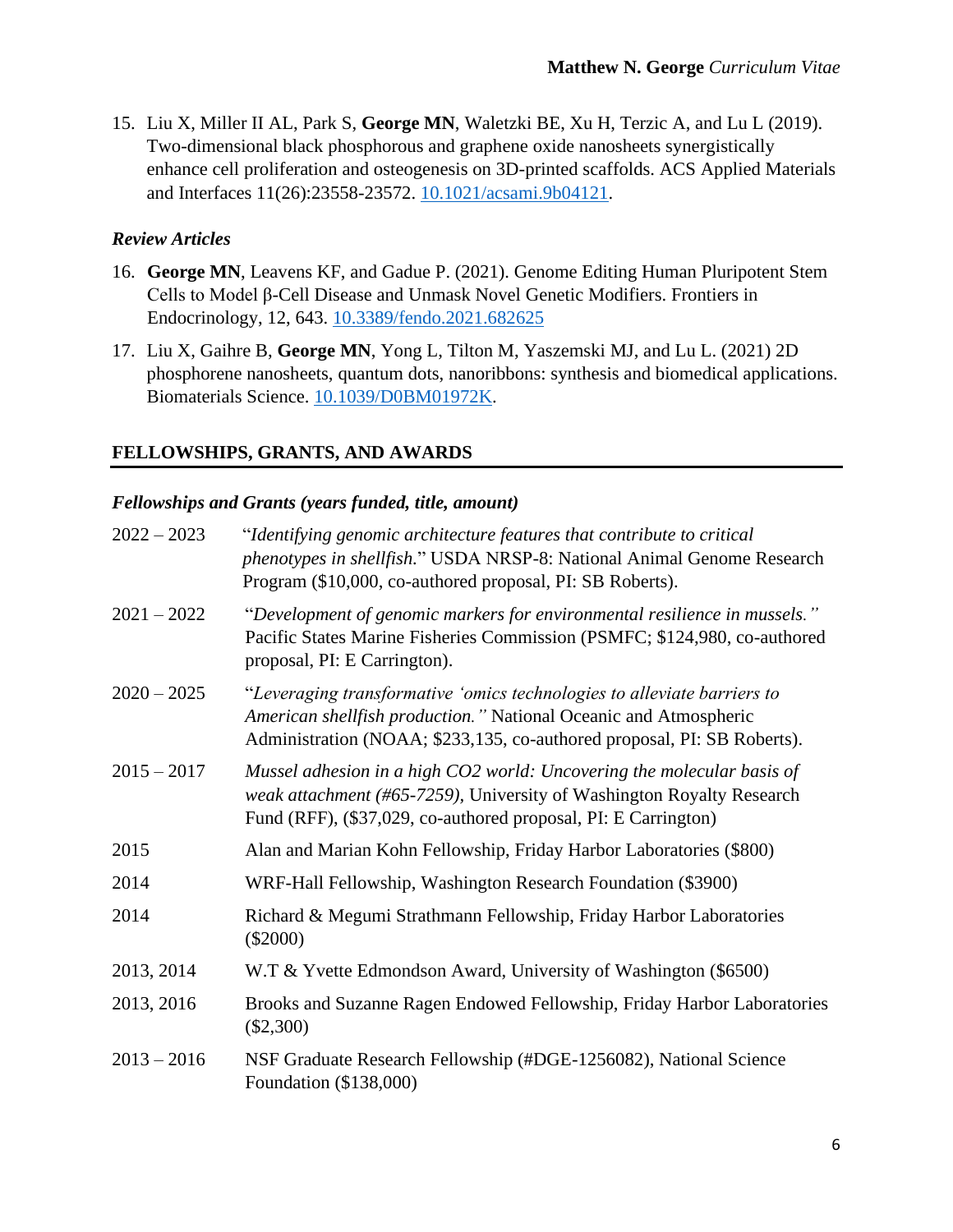| 2010          | Stephen and Ruth Wainwright Fellowship, Friday Harbor Laboratories (\$3000)                   |
|---------------|-----------------------------------------------------------------------------------------------|
| $2008 - 2010$ | <b>HHMI</b> Undergraduate Research Fellowship, Howard Hughes Medical Institute<br>$(\$8,500)$ |
| 2008          | Robert and Claire McDonald Fellowship, Gonzaga University (\$2,000)                           |
| $2006 - 2010$ | Dean's Scholarship, Gonzaga University (\$58,000)                                             |
|               |                                                                                               |

## *Awards and Honors*

| 2020 | BioOne Ambassador Award, BioOne Publishing                         |
|------|--------------------------------------------------------------------|
|      | http://www.bioonepublishing.org/BioOneAmbassadorAward/2020/MG.html |

2008 – 2010 Dean's List, Gonzaga University

## **SCIENTIFIC PRESENTATIONS**

| 2022 | The contribution of summer heatwaves to 'triploid mortality' events observed during<br>commercial pacific oyster production in Washington State. The Society for Integrated<br>and Comparative Biology (SICB), Phoenix, AZ. |
|------|-----------------------------------------------------------------------------------------------------------------------------------------------------------------------------------------------------------------------------|
| 2022 | The contribution of marine heatwaves to 'triploid mortality' during commercial pacific<br>oyster production. World Aquaculture Society Triennial Meeting, San Diego, CA.                                                    |
| 2020 | Investigating the role of TBX2/TBX3 in human endoderm development using human<br>pluripotent stem cells. International Conference for Stem Cell Research, Boston, MA.                                                       |
| 2019 | Mechanical testing setup design affects spine segment fracture outcomes. Mayo Clinic<br>Postdoctoral Research Conference, Rochester, MN.                                                                                    |
| 2017 | Mussels use seawater pH as a molecular trigger in the formation of byssus adhesive.<br>SICB, New Orleans, LA.                                                                                                               |
| 2017 | Ocean acidification and mussel farming in the Puget Sound. Sound Waters University,<br>Whidbey Island, WA.                                                                                                                  |
| 2016 | Hanging by a thread: The impact of ocean acidification on mussel farming in Salish<br>Sea. The Sunshine Rotary, Seattle, WA.                                                                                                |
| 2016 | Environmental conditions influence the formation and function of mussel byssus<br>adhesive. University of Washington Graduate Student Symposium, Seattle, WA.                                                               |
| 2016 | The ecomechanics of mussel attachment. The Salish Sea Ecosystem Conference,<br>Vancouver, B.C.                                                                                                                              |
| 2015 | The impact of environment and physiological condition on the strength of a biological<br>adhesive. SICB, West Palm Beach, FL.                                                                                               |
| 2014 | Short-term exposure to elevated temperature and low pH alters mussel attachment<br>strength. SICB, Austin, TX.                                                                                                              |